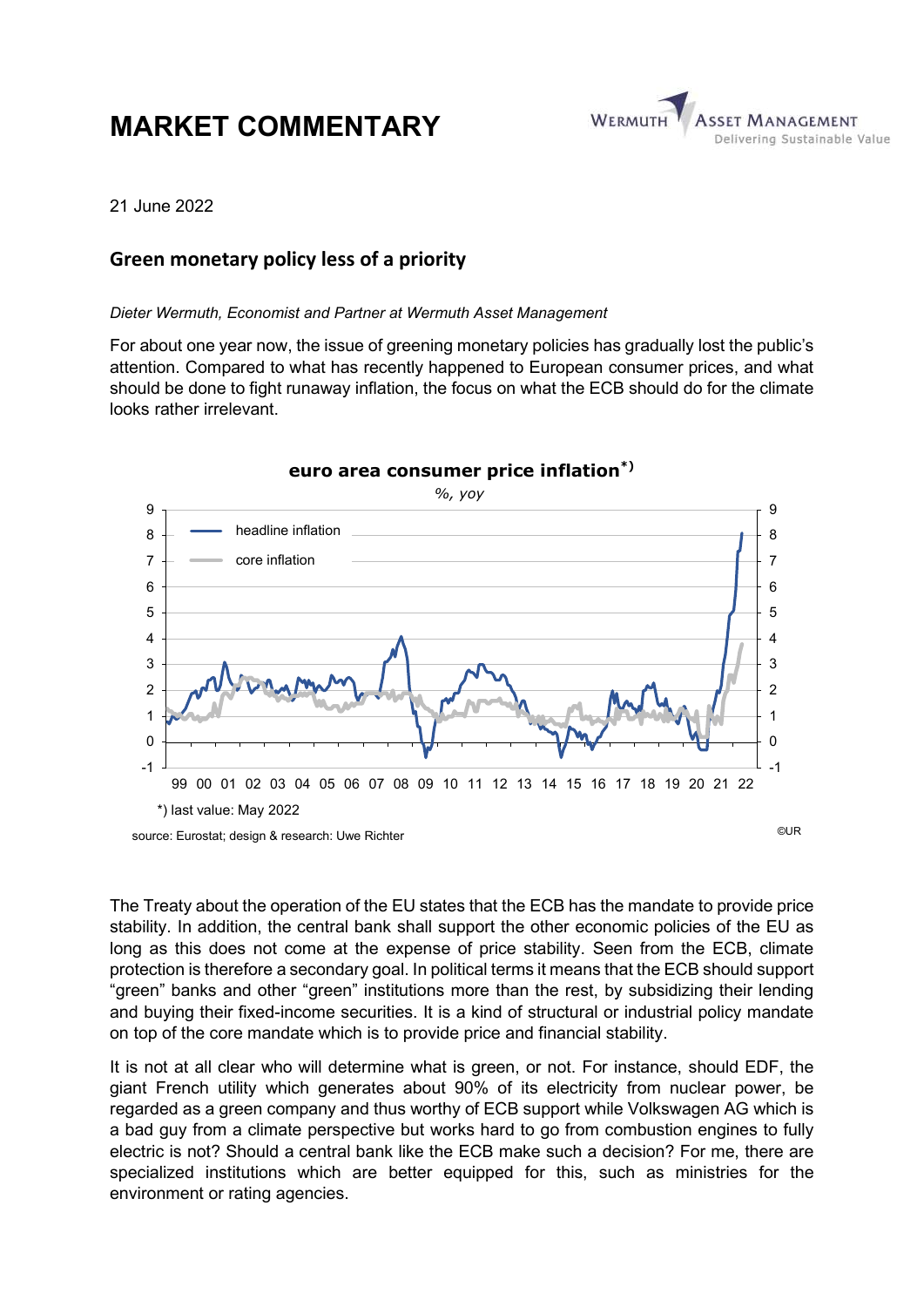Green monetary policies are a side show at a time when price stability is so much out of reach as today. The most recent rate of euro area core inflation has been 3.8% y/y while inflation expectations one year ahead are also at around 4% and thus significantly above the ECB target of 2%. There had been ominous inflation numbers from Germany yesterday: seasonally adjusted, May industrial producer prices were 1.6% m/m and no less than 33.5% y/y; core, ie, ex-energy they were 1.1% and 16.2%. Inflation mentality is spreading, it seems.

This means that the ECB must single-mindedly focus on slowing inflation in order to preserve its credibility which has been significantly damaged by the recent series of overly optimistic inflation forecasts.



ECB staff inflation projections\*)

The ECB had obviously no clue how those high inflation rates had come about. The bank cannot be held responsible for supply shocks – these cannot easily be predicted, and cannot be reversed by monetary policies. The reaction at the moment is to slow down the growth of euro area demand for goods and services by tightening policies, but at a very moderate pace, hoping to avoid a recession. Economists at UniCredit, a bank, predict that the main policy rate will increase by 175 basis points between now and spring 2023 – inflation-adjusted it will remain in negative territory, if by less than today. In other words, the ECB will maintain its expansionary stance.

In all of this, green monetary policy will play a negligible role. It does not amount to much, either way, and may make a comeback once things have normalized again. It can rest assured that it is on the right track, as central banks in England, China and Japan have turned green as well. Others will follow.